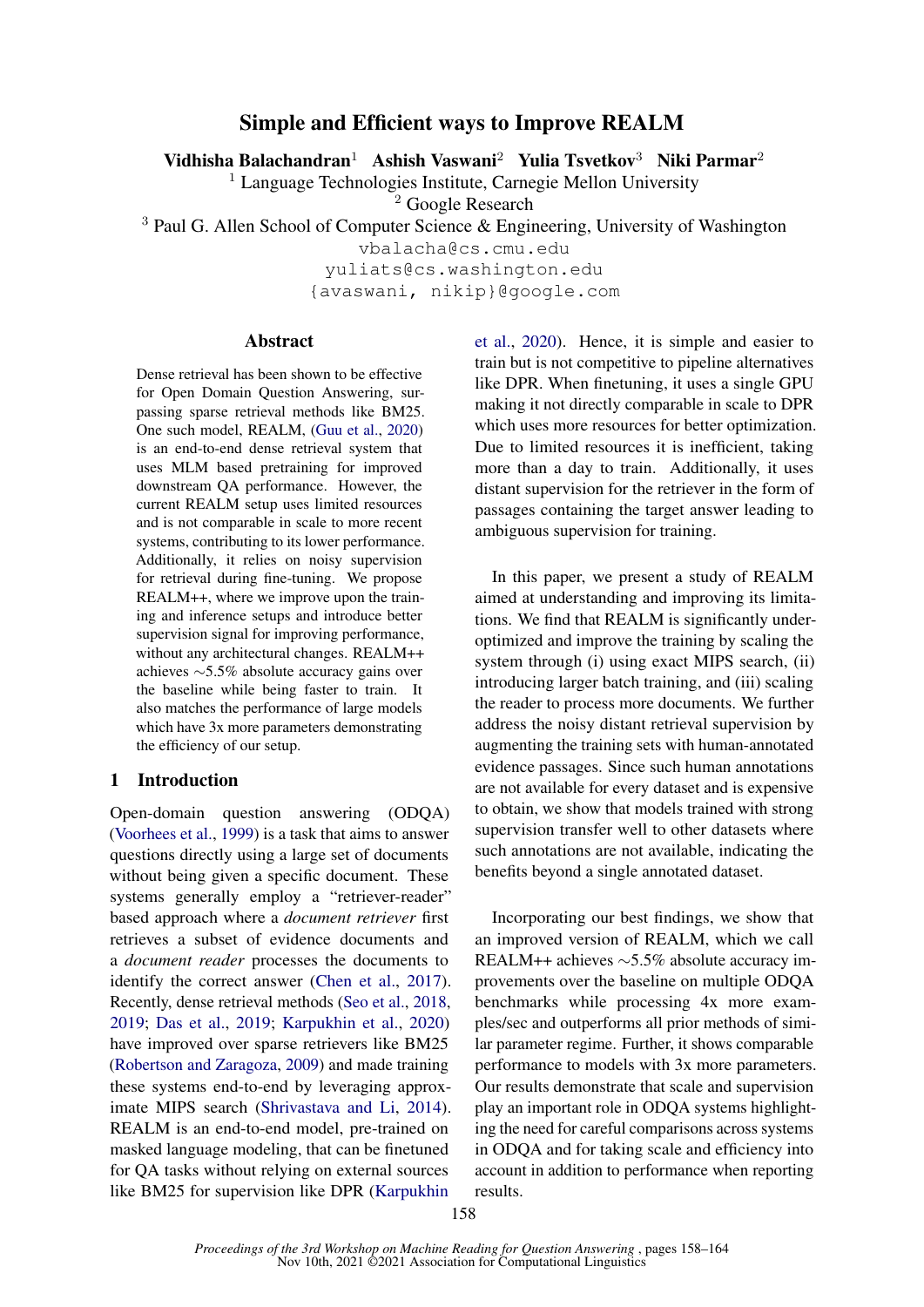<span id="page-1-1"></span>

| Experiments                                                                                                                            | <b>Test</b>                                  | Dev                                          | Dev                                  |
|----------------------------------------------------------------------------------------------------------------------------------------|----------------------------------------------|----------------------------------------------|--------------------------------------|
|                                                                                                                                        | FМ                                           | EM                                           | R@10                                 |
| REALM (Guu et al., 2020)<br><b>REALM</b> (Ours)<br>$+Scale$<br>$+Scale+PS$ (10 docs inf)<br>+Scale+PS (100 docs inf)<br>$+Scale+Rernk$ | 40.4<br>39.4<br>42.8<br>43.2<br>44.8<br>42.3 | 38.2<br>35.6<br>37.9<br>38.6<br>38.6<br>37.4 | 68.8<br>69.5<br>69.9<br>69.9<br>67.5 |

Table 1: Answer Span EM Accuracy and Answer Recall@10. Improving training setup improves Test **EM Acc.** Test = test set,  $Dev = development set$ 

## 2 Exploring Limits of REALM

Open Domain QA is typically modeled as a Machine Reading Comprehension (MRC) model which answers a question using a large corpus of text documents/passages by employing a "retrieverreader" approach. REALM specifically uses dense retrieval to identify  $c$  ( $c = 5000$ ) relevant passages and a BERT based reader to process a smaller set of top- $k$  ( $k = 5$ ) passages and find answer spans. When finetuning<sup>[1](#page-1-0)</sup>, the retriever is trained using distant supervision with passages containing the target answer as positive and the reader is supervised using human annotated short answer spans [\(Lee et al.,](#page-4-9) [2019\)](#page-4-9). We follow the same design and optimization setup of finetuning REALM on QA.

We explore the limits of various experiment choices by introducing simple changes to the training and inference setup. Table [1](#page-1-1) compares results from our replicated experiments of REALM to prior published results and shows that our experiments produce similar results on the Natural Questions (NQ) [\(Kwiatkowski et al.,](#page-4-10) [2019\)](#page-4-10) dataset. Detailed analysis across other metrics is in in [A.2.](#page-5-0)

## <span id="page-1-3"></span>2.1 Scaling the Training Setup

REALM performs an approximate MIPS for retrieving the top c relevant documents based on a retrieval score,  $S_{retr}(p_i, q) = h_q^{\top} h_{p_i}$  where  $h_q$  and  $h_{p_i}$  are question and passage representations respectively. The system is finetuned in practice on a single machine with a 12GB GPU with batch size 1. While this is modest use of resources, we show that this results in suboptimal training. We begin by scaling the REALM system during training. We perform *exact* MIPS search by leveraging the efficiency of large matrix multiplications of TPUs [\(Wang et al.,](#page-4-11) [2019\)](#page-4-11) to compute the retrieval score,  $S_{retr}$ , for ∼13M passages of corpus and extract c

<span id="page-1-2"></span>

| Model                        | R@10 | DevEM |
|------------------------------|------|-------|
| <b>REALM</b>                 | 68.8 | 35.6  |
| ScaledR (FixedRet)           | 59.6 | 33.1  |
| ScaledR+Rerank (FixedRet)    | 67.9 | 35.8  |
| ScaledR+Rerank+PS (FixedRet) | 67.5 | 37.1  |
| ScaledR (TrainedRet)         | 69.5 | 37.9  |
| ScaledR+Rerank (TrainedRet)  | 67.5 | 374   |

Table 2: Answer Recall and Span EM for fixed v/s finetuned retriever. Scaled $R =$  Scaled REALM,  $PS =$  Passage Supervision. Reranking is useful when retriever is fixed but is not effective when the retriever is trained.

passages having the highest scores. We further increase the training batch size to 16 by leveraging 8 TPUv3 cores on Google Cloud for distributed training. Finally, we increase the number of documents passed to the reader to  $k = 10$  during training.

Scaling training setup improves QA results: From Table [1](#page-1-1) we observe that simple experiment choices like larger batch training and exact MIPS search significantly improve the Exact-Match Accuracy by 3.4% without introducing any model design changes. This shows that the original REALM setup was under-optimized and has much better performance than previously reported.

## <span id="page-1-4"></span>2.2 Introducing Strong Passage Supervision

To finetune the retriever, REALM relies on distant supervision in the form of passages containing the target answer. However, such a signal can lead to noisy and unrelated documents to be given a positive signal [\(Lin et al.,](#page-4-12) [2018\)](#page-4-12) as examples in Table [5](#page-6-0) of Appendix [A](#page-5-1) show. We address this by introducing supervision from human annotations similar to [Yang et al.](#page-4-13) [\(2015\)](#page-4-13); [Nguyen et al.](#page-4-14) [\(2016\)](#page-4-14), to train the retriever by updating the retrieval scores by optimizing their marginal log-likelihood.

$$
P(p_i|Q) = \frac{\exp(S_{retr}(p_i, Q))}{\sum_{p_j \in \{p_i\}_{1:c}} \exp(S_{retr}(p_j, Q))}
$$

$$
L(Q, LA) = -\log \sum_{p_j \in \{p_i\}_{1:c}, p_i \in LA} P(p_i|Q)
$$

where LA is a list of human annotated evidence passages (e.g. Long Answers in Natural Questions),  $L(Q, LA)$  denotes the passage supervision loss that is augmented to the existing retriever distant supervision and span prediction loss, and  $p_i \in LA$  indicates whether the passage was in the annotated passages. Here, we assume that the passages in corpus and the annotated evidence passages in the dataset are from the same source (e.g.

<span id="page-1-0"></span><sup>&</sup>lt;sup>1</sup>REALM is pretrained using MLM on CC-News corpus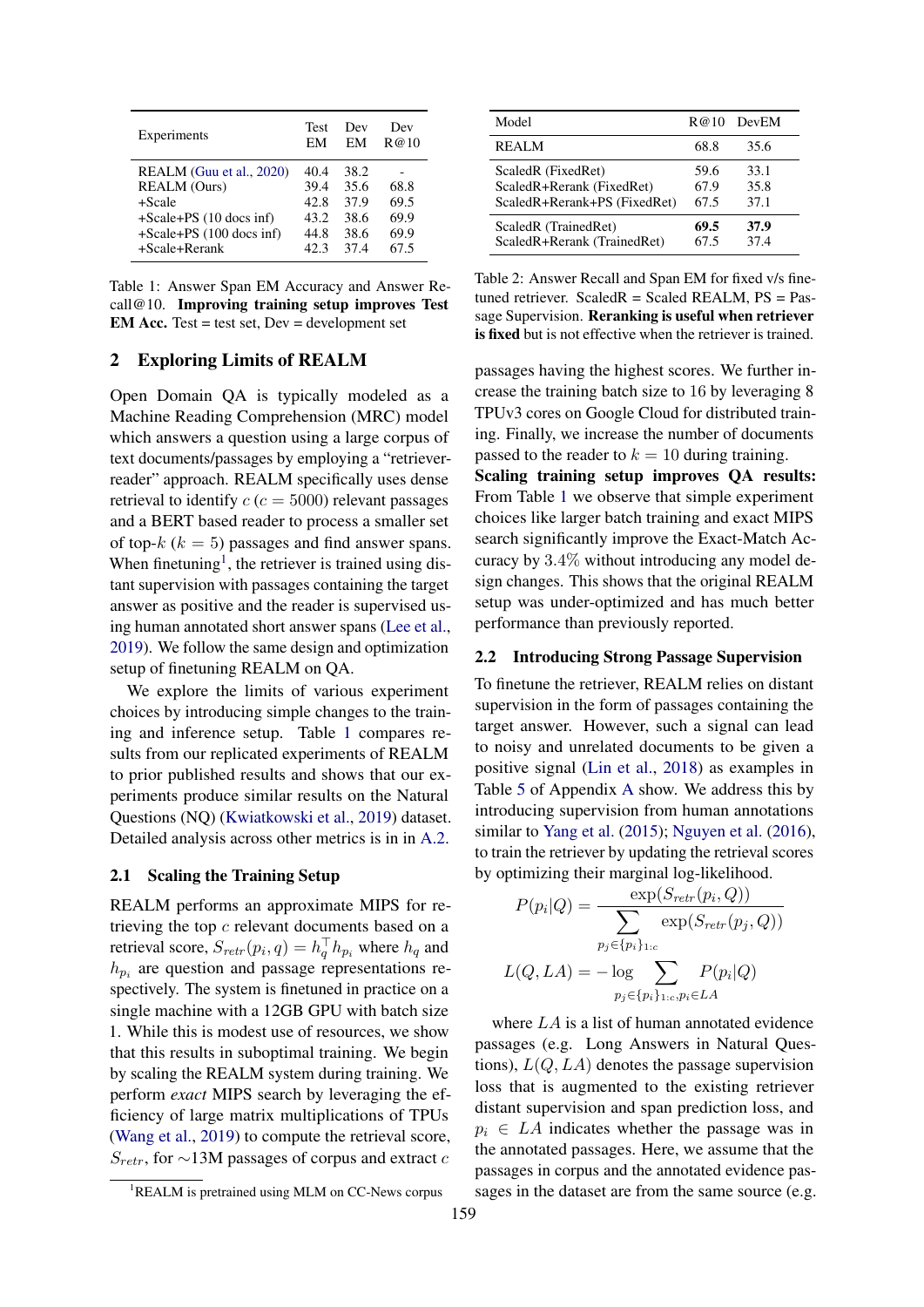Wikipedia). Since corpus passages and annotated passages in the dataset can differ (e.g. due to different Wikipedia versions), we consider any passage in the retrieved set that has  $50\%^2$  $50\%^2$  word overlap<sup>[3](#page-2-1)</sup> with the target passages as a positive match.

Supervision through evidence passage annotations improves performance: From Table [1](#page-1-1) we see an improvement of 0.5% over the scaled REALM model leading to 3.8% improvement over the prior baseline REALM model, showing the benefit of providing better supervision. In [§A.3](#page-5-2) we present qualitative examples where the improved passage supervision leads to answer spans being extracted from the most relevant document to the question. While noisy distant supervision has been shown as effective for dense retrieval, our work experimentally shows that it can be limiting and simply introducing better supervision through gold evidence passages is beneficial.

### 2.3 Reranking

Table [4](#page-5-3) in [A.2](#page-5-0) shows that though the retrieved 5000 documents has high answer recall ( $\sim$  95%), the recall significantly drops ( $\sim$  77%) in the top 10 documents processed by the reader. Readers are computationally intensive and memory limits makes scaling them to process more documents difficult. We explore an approach to rerank the retrieved documents to improve recall@10 and end accuracy.

Our Document Reranker has L layers of crossdocument and query-document interactions to learn rich document representations. For each layer, the output passage representations from the previous layer,  $\{u^{l-1}\}_{1:c}$  are first passed through a Transformer block (T) with multi-headed self-attention [\(Vaswani et al.,](#page-4-15) [2017\)](#page-4-15) which allows for interaction between the passage representations and produces cross-document aware representations  $u_i^l$ .

$$
u_i^l = \mathcal{T}(Q = u_i^{l-1}, K = \{u^{l-1}\}_{1:c}, V = \{u^{l-1}\}_{1:c})
$$

where  $Q, K, V$  represent the query, key and value respectively in the transformer attention module. To model interaction between passages and query, the attended passage representation  $u<sup>l</sup>$  and query representations from the previous layer  $v^{l-1}$  are passed through a multi-head cross-attention Transformer to produce query aware representations  $v_i^l$ .

<span id="page-2-1"></span>similar in performance but computationally expensive.

$$
v_q^l
$$
=T( $Q=v_q^{l-1}$ ,  $K$ = $\{u^l\}_{1:c}$ ,  $V$ = $\{u^l\}_{1:c}$ )

For the first layer we consider the dense retriever's query and document representations as the input  $u^0$  and  $v^0$  to the reranker. The rich document and query representations from the final layer  $({u<sup>L</sup>}_{1:c}, v<sub>q</sub><sup>L</sup>)$  are used to compute the retriever score,  $S_{retr}(p_i, q)$  to find the top-k documents for the reader.

Document Reranking does not significant gains when retriever is jointly trained but is highly effective when retriever is fixed: In Table [1](#page-1-1) We observe that the accuracy of the system drops by  $0.5\%$  and the recall@10 drops by  $0.2\%$  when augmenting the reranker. We further study the role of the reranker in a fixed retriever setting where the top 5000 documents are retrieved once and kept constant during training. While, such a setting is a more efficient since documents are not retrieved at every training step, the retriever's zeroshot performance can be quite low, potentially hurting end accuracy. From Table [2,](#page-1-2) we see that the scaled REALM model with a fixed-retriever has very low recall@Top-10 and EM. Here, augmenting the model with the Document Reranker significantly improves recall and EM performance, where recall@Top-10 improves by 8.3\% and EM by 2.7%. Further introducing passage supervision during training improves performance by increasing the end accuracy by  $\sim 1.3\%$  making the fixed retriever setting very competitive in performance to a jointly trained retriever-reader setting.

#### <span id="page-2-2"></span>2.4 Scaling the Reader at Inference

Due to memory constraints the reader cannot be scaled to process more documents during training without architectural changes. Such constraints do not apply during inference, since optimization based weights and parameters are not saved, the memory usage of the model reduces, allowing for the reader to process more documents. We experiment with scaling the reader to process more documents only during inference.

Scaling the reader during inference significantly boosts performance: In Table [1](#page-1-1) we see that the reader processing  $k = 100$  documents significantly improves accuracy, achieving 44.8% on NQ which surpasses the baseline REALM by 4.4%. This shows that such systems can leverage a small number of documents  $(k = 10)$  for faster training and gain the benefits of scaling the reader  $(k = 100)$  $(k = 100)$  $(k = 100)$  at inference. Further from Figure 1 we

<span id="page-2-0"></span><sup>&</sup>lt;sup>2</sup>We experimented with thresholds= $(0.3, 0.5, 0.75)$  and used threshold with best performance based on validation set We also experimented with ngram overlap which was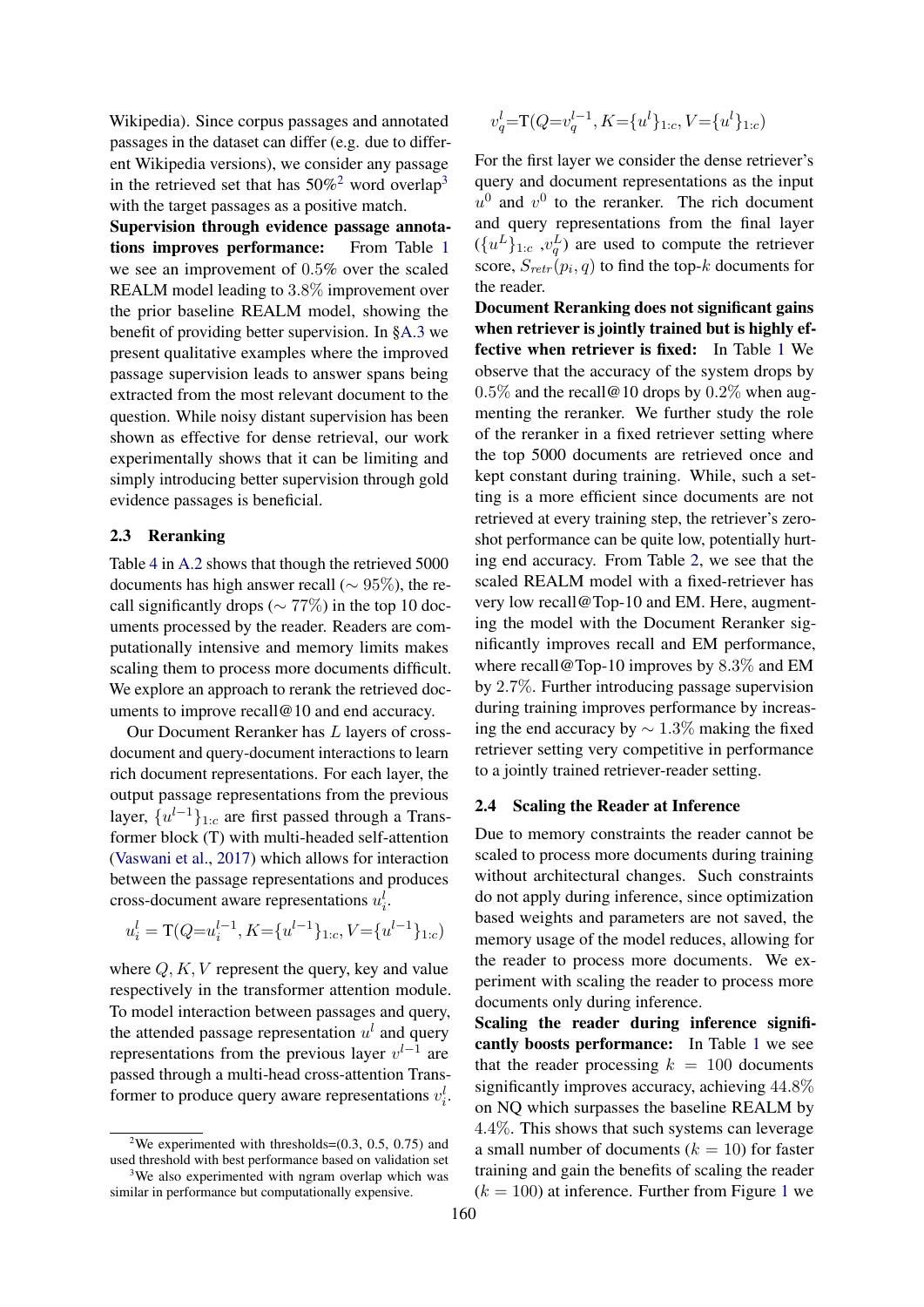<span id="page-3-2"></span>

| Model                                                                                                                                                                            | Size                                                      | NQ (79k/4k)                          | WO (3k/2k)                   | $CT$ (1 $k$ /1 $k$ )         |
|----------------------------------------------------------------------------------------------------------------------------------------------------------------------------------|-----------------------------------------------------------|--------------------------------------|------------------------------|------------------------------|
| ORQA (Lee et al., 2019)<br>PathRetriever (Asai et al., 2020)<br>$REALMNews$ (Guu et al., 2020)<br>DPR (Karpukhin et al., 2020)<br>ReConsider <sub>Base</sub> (Iyer et al., 2020) | Base<br>Base<br><b>Base</b><br><b>Base</b><br><b>Base</b> | 33.3<br>32.6<br>40.4<br>41.5<br>43.1 | 36.4<br>40.7<br>42.4<br>44.4 | 30.1<br>42.9<br>49.4<br>49.3 |
| $REALM++ (10$ docs)                                                                                                                                                              | <b>Base</b>                                               | 43.2                                 | $44.5*$                      | $47.2^*$                     |
| $REALM++ (100$ docs)                                                                                                                                                             | <b>Base</b>                                               | 44.8                                 | $45.6*$                      | $49.7*$                      |
| DPR-BERT $_{\text{Large}}$ (Iyer et al., 2020)                                                                                                                                   | Large                                                     | 44.6                                 | 44.8                         | 53.5                         |
| RAG <sub>Large</sub> (Lewis et al., 2020b)                                                                                                                                       | Large                                                     | 44.5                                 | 45.5                         | 52.2                         |
| ReConsider $_{\text{Large}}^{\dagger}$ (Iyer et al., 2020)                                                                                                                       | Large                                                     | 45.5                                 | 45.9                         | 55.3                         |

Table 3: Test QA (Exact Match) Accuracy on Open-QA benchmarks showing REALM++ improving over prior methods of similar size. The number of train/test examples are shown in parentheses next to each benchmark. \*in-dicates models finetuned on trained NQ model, as proposed in [\(Karpukhin et al.,](#page-4-6) [2020\)](#page-4-6). †Though ReConsider<sub>large</sub> has higher accuracy, their approach of using answer span focused reranking model is orthogonal can be directly applied to our output.

<span id="page-3-0"></span>

Figure 1: Test QA EM Acc v/s No: Reader Documents on NQ. QA Span EM increases when more documents are processed by the reader during inference.

see that the gains increase with increasing number documents with a slight saturation beyond 120 documents. This is potentially due to increased answer recall in documents<sup>[4](#page-3-1)</sup>.

## 3 REALM ++

Based on the findings in [§2,](#page-1-1) we incorporate the best working components: (i) scaling at training [§2.1](#page-1-3) (ii) better passage supervision [§2.2](#page-1-4) and (iii) scaling reader during inference [§2.4](#page-2-2) to establish an improved REALM model, which we call REALM++. We study the effect of REALM++ on three datasets NQ, Web Questions (WQ) [\(Berant et al.,](#page-4-19) [2013\)](#page-4-19), and Curated Trec (CT) (Baudiš and Šedivỳ, [2015\)](#page-4-20). As WQ and CT do not have evidence passage annotations, we use them to study the transfer capabilities of the passage supervised NQ model.

REALM++ outperforms models of similar size and is comparable to large models: Table [3](#page-3-2) shows that REALM++ outperforms prior methods of similar size (models based on  $BERT_{base}$ ) with no modifications to the model design. When transferred to WQ and CT which do not have human annotation for evidence passages, REALM++ shows an improvement of 3.8% on WQ and 4.3% on CT over base REALM showing benefit beyond a single dataset. REALM++ produces state-of-art results on extractive ODQA among models of similar size in all three datasets using a single endto-end model. Additionally REALM++, which uses BERT $_{base}$  ( $\sim$  110M params), performs comparable to large models based on  $BERT_{large}$  and BART<sub>large</sub> [\(Lewis et al.,](#page-4-21) [2020a\)](#page-4-21) ( $\sim$  340M params) with 3x lesser params.

Discussion of speed and memory usage: By using 8 TPUv3 cores and increased batch size for training our REALM++ model, we can process 4x more examples/sec as compared to REALM and reduce training time from 2 days to 12hrs. REALM++ maintains the same number of parameters as the base REALM model and the entire model fits within 12GB memory which is the equivalent of an Nvidia Titan X. This demonstrates that our REALM++ model is efficient and can improve training time by leveraging distributed training.

### 4 Conclusion

In this work, we present a study of a denseretrieval QA system, REALM, and identify key limitations in its experimental setup. We find that REALM is significantly undertrained and we improve REALM by introducing simple changes to its training, supervision, and inference setup. We

<span id="page-3-1"></span><sup>4</sup> For the rest of the experiments in Table [3,](#page-3-2) we use 100 documents for fair comparison to other methods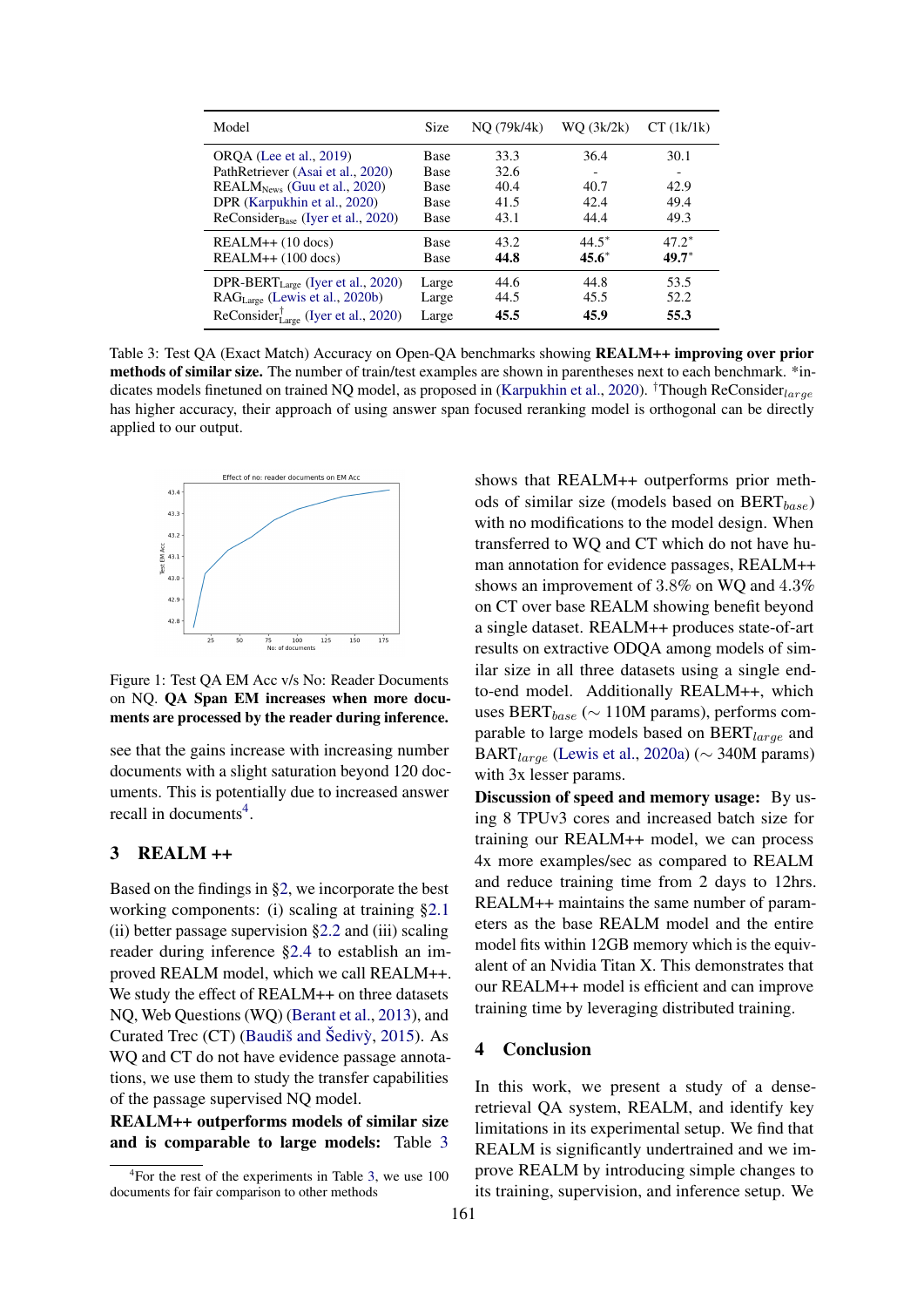propose REALM++ which incorporates our best findings and show that it can achieve significant improvement over prior methods and perform comparably with models with 3x more parameters.

### References

- <span id="page-4-16"></span>Akari Asai, Kazuma Hashimoto, Hannaneh Hajishirzi, Richard Socher, and Caiming Xiong. 2020. Learning to retrieve reasoning paths over Wikipedia graph for question answering. In *ICLR*.
- <span id="page-4-20"></span>Petr Baudiš and Jan Šedivỳ. 2015. Modeling of the question answering task in the yodaqa system. In *International Conference of the Cross-Language Evaluation Forum for European Languages*.
- <span id="page-4-19"></span>Jonathan Berant, Andrew Chou, Roy Frostig, and Percy Liang. 2013. Semantic parsing on Freebase from question-answer pairs. In *EMNLP*.
- <span id="page-4-2"></span>Danqi Chen, Adam Fisch, Jason Weston, and Antoine Bordes. 2017. Reading Wikipedia to answer opendomain questions. In *ACL*.
- <span id="page-4-5"></span>Rajarshi Das, S. Dhuliawala, M. Zaheer, and A. Mc-Callum. 2019. Multi-step retriever-reader interaction for scalable open-domain question answering. *ICLR*.
- <span id="page-4-0"></span>Kelvin Guu, Kenton Lee, Zora Tung, Panupong Pasupat. and Ming-Wei Chang. 2020. REALM: supat, and Ming-Wei Chang. 2020. Retrieval-augmented language model pre-training. In *ICML*.
- <span id="page-4-17"></span>Srinivasan Iyer, Sewon Min, Yashar Mehdad, and Wentau Yih. 2020. Reconsider: Re-ranking using spanfocused cross-attention for open domain question answering. *arXiv preprint arXiv:2010.10757*.
- <span id="page-4-6"></span>Vladimir Karpukhin, Barlas Oguz, Sewon Min, Patrick ˘ Lewis, Ledell Wu, Sergey Edunov, Danqi Chen, and Wen-tau Yih. 2020. Dense passage retrieval for open-domain question answering. In *EMNLP*.
- <span id="page-4-10"></span>Tom Kwiatkowski, Jennimaria Palomaki, Olivia Redfield, Michael Collins, Ankur Parikh, Chris Alberti, Danielle Epstein, Illia Polosukhin, Matthew Kelcey, Jacob Devlin, Kenton Lee, Kristina N. Toutanova, Llion Jones, Ming-Wei Chang, Andrew Dai, Jakob Uszkoreit, Quoc Le, and Slav Petrov. 2019. Natural questions: a benchmark for question answering research. *TACL*.
- <span id="page-4-9"></span>Kenton Lee, Ming-Wei Chang, and Kristina Toutanova. 2019. Latent retrieval for weakly supervised open domain question answering. In *ACL*.
- <span id="page-4-21"></span>Mike Lewis, Yinhan Liu, Naman Goyal, Marjan Ghazvininejad, Abdelrahman Mohamed, Omer Levy, Veselin Stoyanov, and Luke Zettlemoyer. 2020a. [BART: Denoising sequence-to-sequence pre](https://doi.org/10.18653/v1/2020.acl-main.703)[training for natural language generation, translation,](https://doi.org/10.18653/v1/2020.acl-main.703)

[and comprehension.](https://doi.org/10.18653/v1/2020.acl-main.703) In *Proceedings of the 58th Annual Meeting of the Association for Computational Linguistics*, pages 7871–7880, Online. Association for Computational Linguistics.

- <span id="page-4-18"></span>Patrick Lewis, Ethan Perez, Aleksandara Piktus, Fabio Petroni, Vladimir Karpukhin, Naman Goyal, Heinrich Küttler, Mike Lewis, Wen tau Yih, Tim Rocktäschel, Sebastian Riedel, and Douwe Kiela. 2020b. Retrieval-augmented generation for knowledge-intensive nlp tasks. In *neurips*.
- <span id="page-4-12"></span>Yankai Lin, Haozhe Ji, Zhiyuan Liu, and Maosong Sun. 2018. Denoising distantly supervised open-domain question answering. In *Proceedings of the 56th Annual Meeting of the Association for Computational Linguistics (Volume 1: Long Papers)*, pages 1736– 1745.
- <span id="page-4-14"></span>Tri Nguyen, Mir Rosenberg, Xia Song, Jianfeng Gao, Saurabh Tiwary, Rangan Majumder, and Li Deng. 2016. Ms marco: A human-generated machine reading comprehension dataset.
- <span id="page-4-7"></span>S. Robertson and H. Zaragoza. 2009. The probabilistic relevance framework: Bm25 and beyond. *Found. Trends Inf. Retr.*, 3:333–389.
- <span id="page-4-3"></span>Minjoon Seo, T. Kwiatkowski, Ankur P. Parikh, Ali Farhadi, and Hannaneh Hajishirzi. 2018. Phraseindexed question answering: A new challenge for scalable document comprehension. In *EMNLP*.
- <span id="page-4-4"></span>Minjoon Seo, Jinhyuk Lee, Tom Kwiatkowski, Ankur Parikh, Ali Farhadi, and Hannaneh Hajishirzi. 2019. Real-time open-domain question answering with dense-sparse phrase index. In *ACL*.
- <span id="page-4-8"></span>Anshumali Shrivastava and P. Li. 2014. Asymmetric lsh (alsh) for sublinear time maximum inner product search (mips). In *NIPS*.
- <span id="page-4-15"></span>Ashish Vaswani, Noam Shazeer, Niki Parmar, Jakob Uszkoreit, Llion Jones, Aidan N Gomez, Lukasz Kaiser, and Illia Polosukhin. 2017. Attention is all you need. In *NIPS*.
- <span id="page-4-1"></span>Ellen M Voorhees et al. 1999. The TREC-8 question answering track report. In *TREC*.
- <span id="page-4-11"></span>Yu Emma Wang, Gu-Yeon Wei, and David Brooks. 2019. Benchmarking tpu, gpu, and cpu platforms for deep learning. *arXiv preprint arXiv:1907.10701*.
- <span id="page-4-13"></span>Yi Yang, Wen-tau Yih, and Christopher Meek. 2015. [WikiQA: A challenge dataset for open-domain ques](https://doi.org/10.18653/v1/D15-1237)[tion answering.](https://doi.org/10.18653/v1/D15-1237) In *Proceedings of the 2015 Conference on Empirical Methods in Natural Language Processing*, pages 2013–2018, Lisbon, Portugal. Association for Computational Linguistics.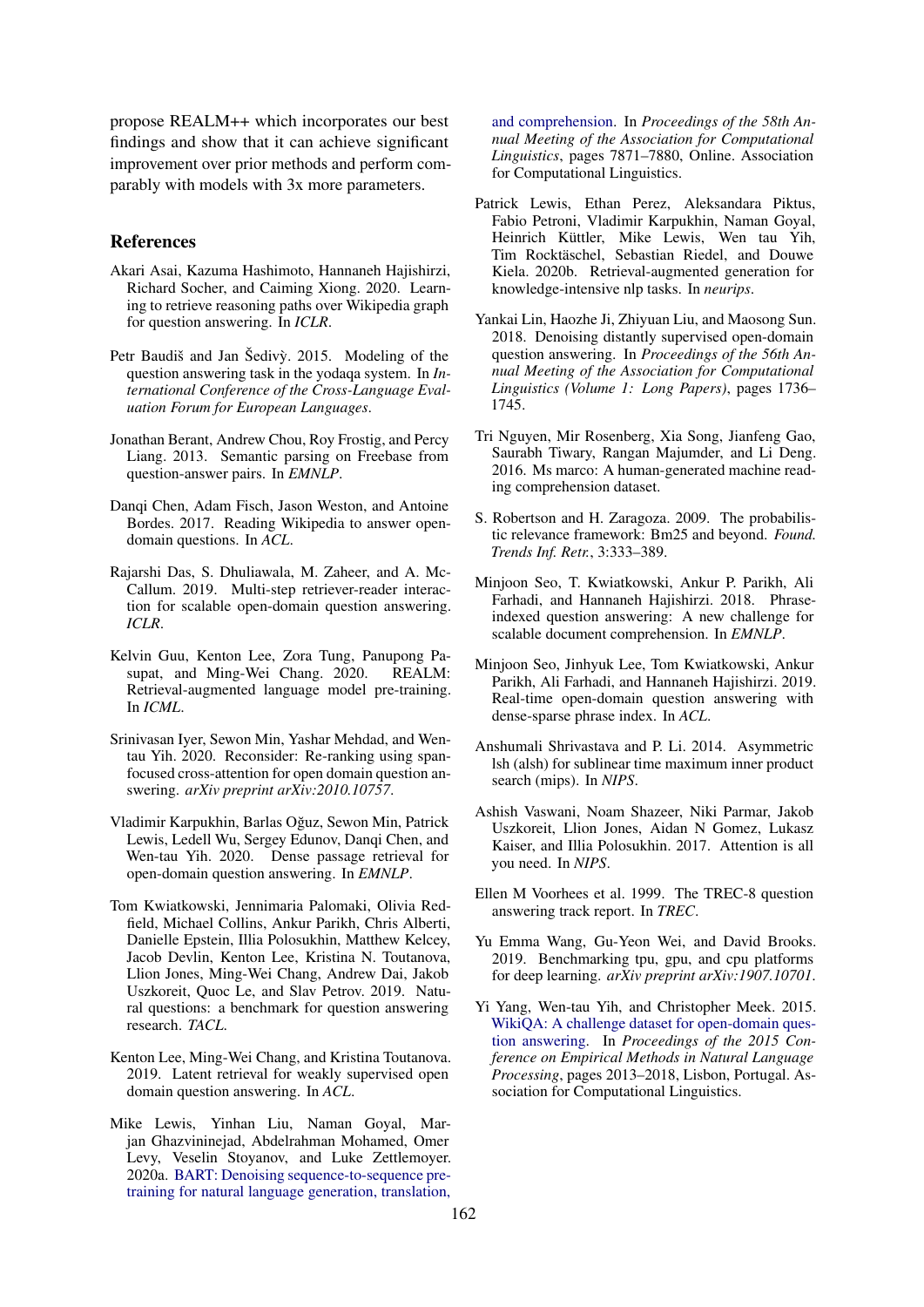## <span id="page-5-1"></span>A Example Appendix

## A.1 Datasets

For our study, we use three open-domain QA datasets following [Guu et al.](#page-4-0) [\(2020\)](#page-4-0):

*Natural Questions (NQ)* [\(Kwiatkowski et al.,](#page-4-10) [2019\)](#page-4-10) contains real user queries from Google Search. We consider questions with short answers  $\left(<=5 \text{ tokens}\right)$  and the long answers for passage supervision.

*WebQuestions (WQ)* [\(Berant et al.,](#page-4-19) [2013\)](#page-4-19) is a collection of questions collected from Google Suggest API, with Freebase entity answers whose string forms are the target short answers.

*CuratedTREC (CT)* (Baudiš and Šedivỳ, [2015\)](#page-4-20) contains curated questions from TREC QA track with real user questions and answer as regular expression matching all acceptable answers.

### <span id="page-5-0"></span>A.2 REALM baseline analysis

Experiments fairly reproduce results: Table [4](#page-5-3) reports the results from our experiments and compares them to published results from REALM [\(Guu](#page-4-0) [et al.,](#page-4-0) [2020\)](#page-4-0). We find that our experiments produce similar results on NQ and WQ with slightly lower results on CT on the test set. We believe that this could be due to varying checkpoints due to early stopping. For fair evaluation, we use results from our experiments as a comparison for the remainder of the study.

Answer recall drops significantly with reducing documents: We additionally present a breakdown of REALM's retriever and reader performances on the development set across the three datasets. While REALM retrieves  $c = 5000$  documents for distantly supervising the retriever, only the top  $k = 5$  documents are processed by the reader for finding the right answer. Comparing the recall of answers in the retrieved documents at different subsets of documents we observe very high ( $> 90\%$ ) recall@5000 for all three datasets but the recall@5 effectively drops to ∼70%, showing that the document that contains the answer is not necessarily present in the top-5 highlighting limitations in the retriever.

Wide margins exist for improving reader performance: Comparing the Exact Match accuracy of the system with the upper bound (the system is right if the passage contains the answer) shows wide gaps in the performance of the reader. While

<span id="page-5-3"></span>

| Metric                        | NO   | WO   | CТ   |
|-------------------------------|------|------|------|
| Test EM (Guu et al., $2020$ ) | 40.4 | 40.7 | 42.9 |
| <b>Test EM</b>                | 39.4 | 40.8 | 39.3 |
| Dev EM                        | 35.6 | 45.4 | 42.9 |
| Dev EM Upper Bound            | 63.3 | 75.9 | 70.8 |
| R@5                           | 63.9 | 78.5 | 70.0 |
| R@10                          | 69.4 | 85.7 | 76.4 |
| R@100                         | 80.7 | 94.0 | 85.6 |
| R@1000                        | 86.8 | 97.7 | 91.7 |
| R@5000                        | 91.1 | 99.2 | 93.3 |

Table 4: Experiments reproduce results of REALM on NQ dataset. First section compares Test EM from our experiments with previous published results from [\(Guu et al.,](#page-4-0) [2020\)](#page-4-0). The bottom section compares Dev EM with Upper Bound performance of the Reader.

∼63% of the questions from NQ have the answer in the top retrieved documents, REALM is only able to get the exact span of the answer for ∼36% of them showing the limitations of the reader in identifying the exact answer span in the document.

### <span id="page-5-2"></span>A.3 Qualitative Analysis

In [§2.2,](#page-1-4) we introduced strong passage supervision from annotated evidence passages to enable the model to distinguish misleading passages that might contain the target answer. Table [6](#page-6-1) shows examples of questions where using passage supervision helps retrieve correct passages for the QA task. For Questions 1 and 3, the baseline model incorrectly retrieves a wrong passage of a similar genre or topic as the question, while for Question 2 the baseline model retrieves a completely incorrect, irrelevant passage. The model trained with passage supervision identifies the right context for answering the question, which aligns with the human annotation for each question.